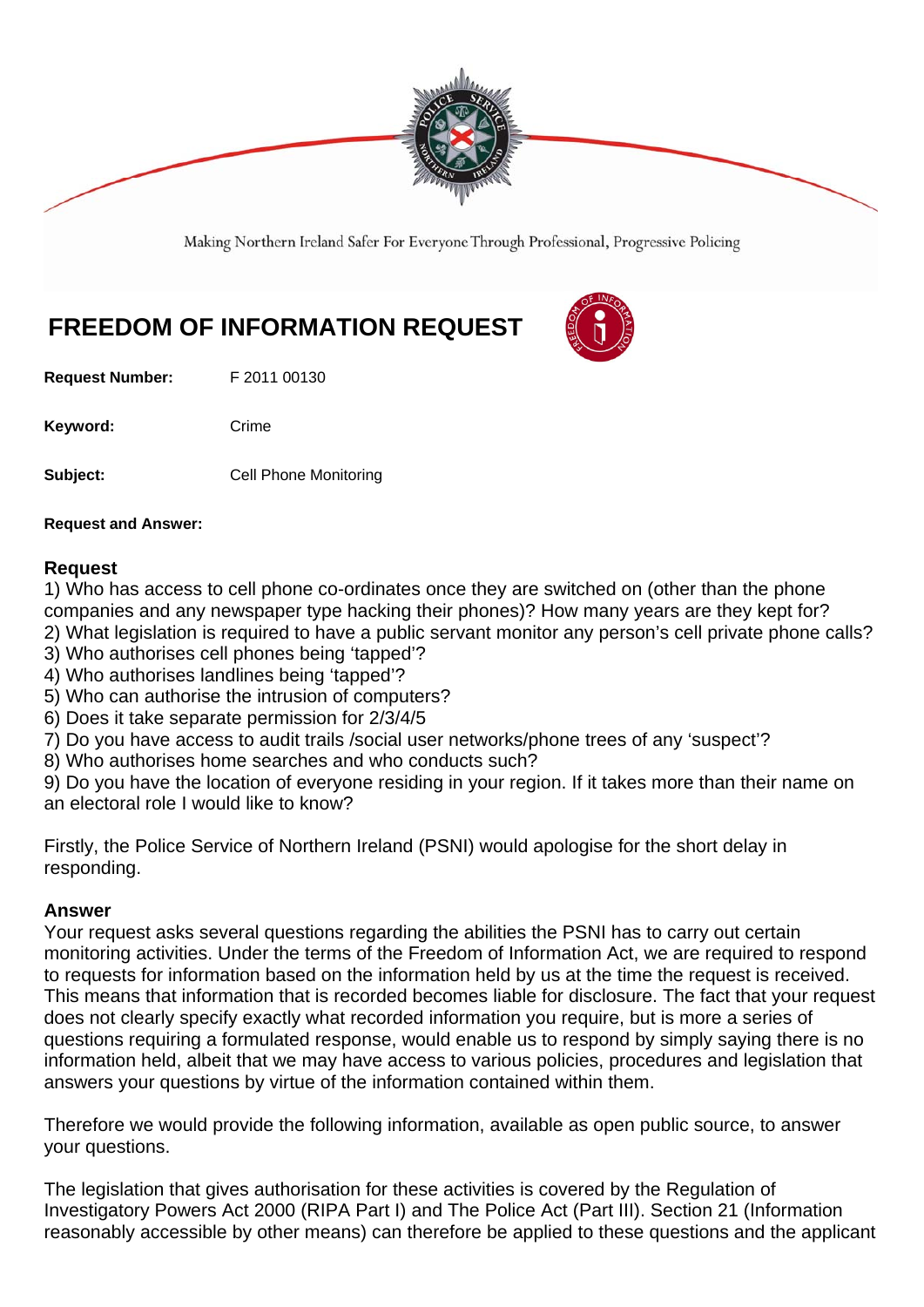directed to the links below.

http://www.legislation.gov.uk/ukpga/2000/23/contents

### http://www.legislation.gov.uk/ukpga/1997/50/part/III

The RIPA act is a regulatory framework around a range of investigatory powers to ensure the powers are used lawfully and in a way that is compatible with the European Convention on Human Rights. It also requires, in particular, those authorizing the use of covert techniques to give proper consideration to whether their use is necessary and proportionate.

## **RIPA regulates the following areas:**

- The interception of communications (for instance, the content of telephone calls, e-mails or postal letters). **RIPA part 1 chapter I.**
- The acquisition and disclosure of communications data (information from communications service providers relating to communications). **RIPA part I chapter II.**
- The carrying out of covert surveillance. **RIPA part II**.
	- in private premises or vehicles ('intrusive surveillance') or
	- in public places but likely to obtain private information about a particular person ('directed surveillance')
- The use of covert human intelligence sources (such as informants or undercover officers). **RIPA part II**.
- Access to electronic data protected by encryption or passwords. **RIPA part III**.

### **RIPA provides a number of important safeguards:**

- It strictly limits the people who can lawfully use covert techniques, the purposes for and conditions in which they can be used and how the material obtained must be handled
- It reserves the more intrusive techniques for intelligence and law enforcement agencies acting against only the most serious crimes, including in the interests of national security
- It provides for the appointment, by the Prime Minister, of independent oversight Commissioners and the establishment of an independent tribunal to hear complaints from individuals who believe the techniques have been used inappropriately (IPT). In the discharge of their functions, the commissioner's and staff carry out a programme of inspection visits, reports and meetings with an annual report is laid before Parliament.

The following bodies oversee the use of RIPA:

**Office of Surveillance Commissioner -** The OSC's aim is to provide effective and efficient oversight of the conduct of covert surveillance and covert human intelligence sources and investigation of electronic data protected by encryption by public authorities in accordance with Parts II and III of RIPA. Details of the current annual report can be found on the OSC web site.

**Interception of Communications Commissioner -** The interception of communications commissioner is both in relation to the interception of communications and access to communications data. Police surveillance activity is subject to annual inspection by the IOCCO (Interception of Communications Commissioners Office). These inspections assess each constabulary's compliance with the legislation and a full report is submitted to the Prime Minister and Scottish Ministers.

Question 1 – The location data of mobile telephones is included in the records kept by mobile networks. A limited number of public authorities may, by virtue of Chapter 1 Part 1 RIPA and when necessary and proportionate, acquire the data if included in the interception warrant i.e. related communications data. A broader range of public authorities who have powers within Chapter 2 Part 1 RIPA to acquire communication data (that does not include the content of communications) may, and when necessary and proportionate, require its disclosure. The EU Data Retention Directive requires the retention of location data generated or processed by the mobile networks for a minimum period of 12 months.